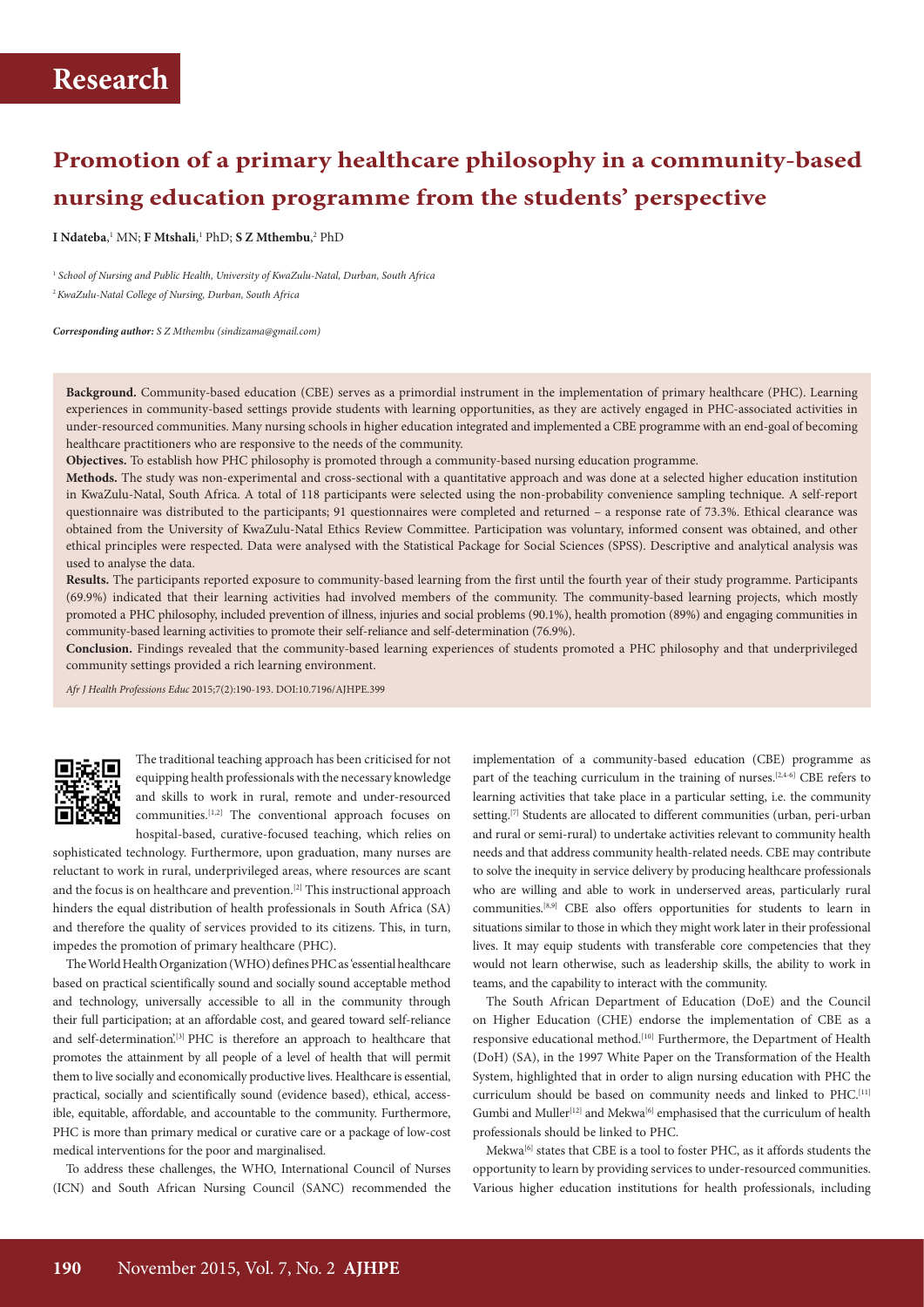## **Research**

nursing institutions, have responded positively by allowing students to engage in PHC-associated activities.<sup>[13]</sup> However, little is known about whether this programme promotes the PHC approach. This article presents the findings of a study aimed at exploring whether CBE activities promote PHC.

### **Methods**

Following a quantitative approach and a non-experimental, explorative, descriptive design, a cross-sectional survey was used to explore students' perspectives of whether CBE promotes PHC. Non-probability convenience sampling was used to invite 118 students to participate in the study. They included second-, third- and fourth-year students who were studying for a Bachelor in Nursing degree at a university-based College of Nursing in KwaZulu-Natal, SA. The students were selected to participate, as they had been exposed to the CBE programme. First-year students were excluded because of the limited exposure to community-based learning at first-year level. Permission to conduct the study was obtained from the University of KwaZulu-Natal Ethics Review Committee. Participation was voluntary and informed consent was obtained from participants after the study had been thoroughly explained to them. Questionnaires were distributed to the participants; 91 were completed and returned – a response rate of 73.3%.

Experts in CBE and PHC at the University of KwaZulu-Natal, and the related literature and studies, facilitated the measurement of validity of the instrument. To test the consistency of the measurements, a pilot study was conducted with 6 participants, who were not included in the final analysis. Descriptive and analytical statistics were used in the data analysis. Cronbach's α was 0.851 and a *p*-value ≤0.5 was considered statistically significant.

## **Results**

### **Research setting**

The selection of clinical training sites in the community is considered an important aspect of CBE for an effective process of knowledge construction. Students are placed in urban, suburban and informal settlements and semirural communities. The communities around the university are used extensively as a learning environment to give students an opportunity to understand the capacities and initiatives of the communities they serve. Nearby PHC clinics, schools and other community centres are used. These communities all provide rich information with regard to the raw content material and a variety of health problems that could be used as a frame of reference for CBE.

Students are involved in CBE from their first to their fourth year of study and exposed to learning in various community settings, including PHC facilities and other community centres. Their communitylearning activities were carried out in old-age homes (82.4%), crèches (24.4%), general hospitals (94%), PHC clinics (34.4%) and psychiatric settings (36.7%). Participants indicated that their CBE activities promoting PHC had involved community members from different sectors. The study revealed that 69.9% of respondents indicated that their community-learning activities had involved members of the community and 85.7% had participated in the implementation of community projects. It was found that these activities involved school teachers (95.6%), local leaders (91.2%), church leaders (44%), youth leaders (60.4%), community health workers (89%), nurses (87.95) and community members (94.3%).

The student learning experiences also reflect identification of community health problems.

The results of this study showed that 97.8% (*n*=89) of students had participated in family assessment, while 100% (*n*=91) had conducted epidemiological studies. Additionally, the findings indicated that 100% (*n*=91) had carried out community assessment to identify community health needs, and 95.6% (*n*=81) had validated needs from the community to identify health need priorities.

Eighty-nine per cent of participants had been involved in CBE activities that focused on health promotion, 90.1% on prevention of illness, injuries and social problems, 52.7% on treatment of common illnesses and injuries at home, 45.1% on rehabilitative care, which was associated with learning in an informal settlement, and 76.9% on promoting community self-reliance and self-determination.

The focus of CBE projects can be seen in Table 1.

The study indicated that students were exposed to many aspects of PHC in various learning environments, such as classrooms, communities, PHC facilities and hospitals. In these CBE environments, 71.4% of participants learnt about health education with regard to preventing diseases and promoting health, 52.7% were exposed to learning about oral rehydration for children and 57.1% learnt about breastfeeding. The study also revealed that 62.6% had an opportunity to learn about family planning for males and females and 70.3% learnt about prevention of malnutrition in children. Furthermore, 58.2% could familiarise themselves with first-aid measures at home, 52.7% with monitoring the growth of children and 60.4% with immunisation of babies.

| Table 1. Focus of community-based learning projects                                                                                                                                                                          |                 |                |                   |
|------------------------------------------------------------------------------------------------------------------------------------------------------------------------------------------------------------------------------|-----------------|----------------|-------------------|
| Focus of community-based project                                                                                                                                                                                             | Yes, $n$ $(\%)$ | No, $n$ $(\%)$ | Total, $n$ $(\%)$ |
| Promotion of health (health education on nutrition, sexuality, breastfeeding, environmental health, waste disposal,<br>safe and clean water)                                                                                 | 81 (89)         | 10(11)         | 91(100)           |
| Prevention of illness, injuries and social problems (e.g. immunisations, family planning, health education<br>on prevention of sexually transmitted infections, chronic illnesses (e.g. hypertension) and teenage pregnancy) | 82(90.1)        | 9(9.9)         | 91(100)           |
| Treatment of common illnesses and injuries at home (e.g. treatment of lice, diarrhoea and vomiting, flu,<br>minor burn injuries)                                                                                             | 48 (52.7)       | 43(47.3)       | 91(100)           |
| Rehabilitative care (e.g. home management of patients with deformities, elderly patients with chronic illnesses,<br>and mentally ill clients in the community)                                                               | 41(45.1)        | 50(54.9)       | 91(100)           |
| Promoting community self-reliance and self-determination (e.g. identifying, accessing and using available resources<br>in the community to address health-related issues)                                                    | 70(76.9)        | 21(23.1)       | 91(100)           |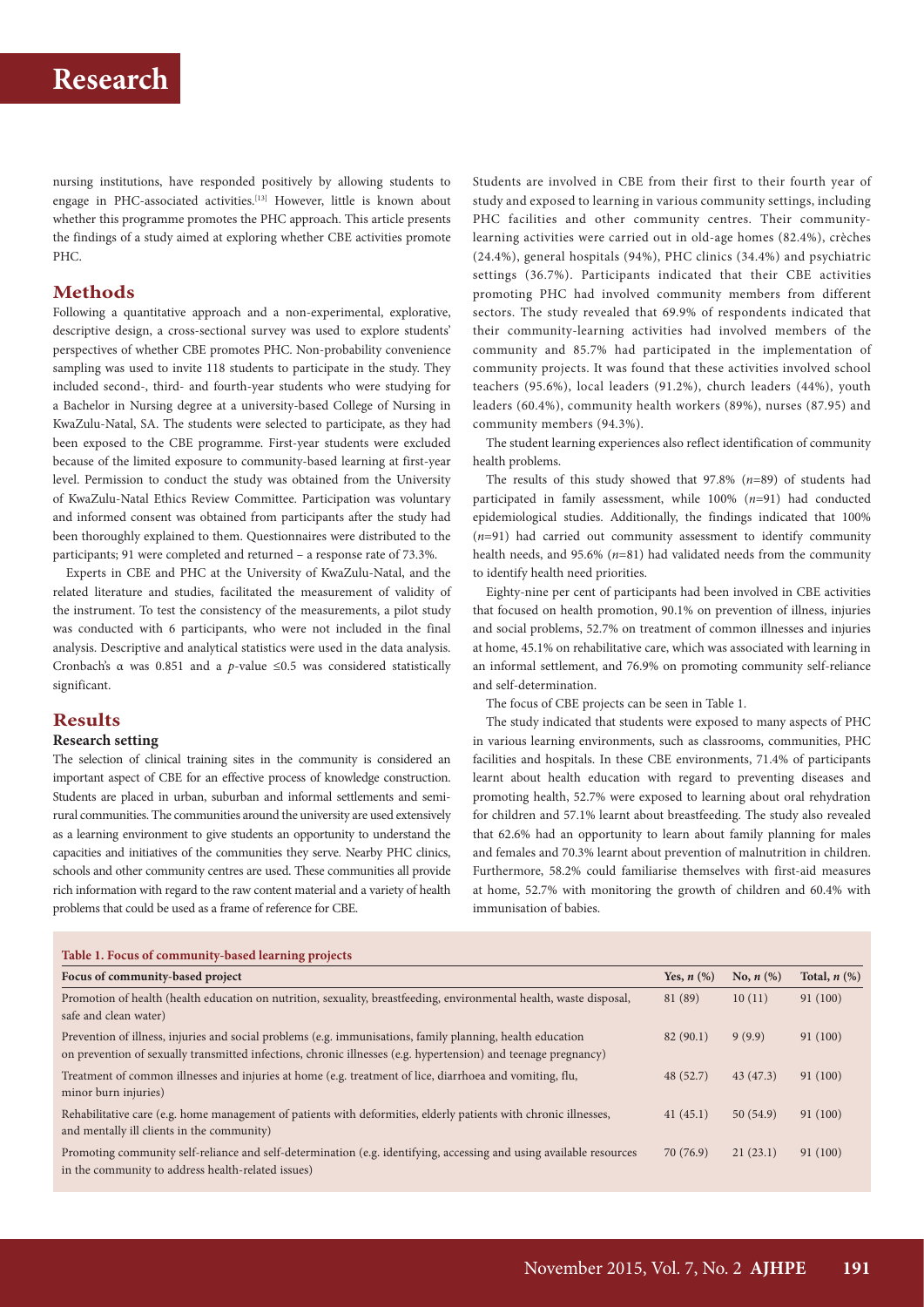The results revealed that CBE had given 70.3% of the participants the opportunity to learn about community involvement in community-based projects, 38.5% had become involved in advocating for vulnerable people and 50.5% learnt about educating the community about waste disposal. The study showed that 56.7% learnt about ways to keep water clean if there is no safe water supply and 51.6% about caring for terminally ill patients at home. Moreover, 57.1% acquired knowledge about women empowerment and 59.3% about collaborating with other sectors to address health issues in the community. The findings indicated that 94.3% of the participants had been involved in fundraising for community projects, while 80.2% had participated in helping the community to take responsibility for their health and mobilising resources for promoting community self-determination.

The community-based learning projects that participants were exposed to were associated with the promotion of health; prevention of illnesses, injuries and social problems; home treatment of common illnesses and injuries; rehabilitative care and community self-reliance and self-determination.

#### **Discussion**

CBE is an approach to teaching and learning that exposes students to community nursing from an early stage of the course until their fourth year. This takes place in a variety of real-world settings, including the community and specialty learning environments as stated by Mthembu and Mtshali.<sup>[7]</sup> Such early exposure to a community setting aims to familiarise students with PHC principles to equip them with the culture of PHC practice about health promotion and disease prevention.<sup>[5,14]</sup>

The continuity of community learning is crucial as it helps students to maintain a spirit of community practice, while striving to become competent nurses. Ongoing experience of working in PHC settings and providing healthcare services to under-served communities not only reinforces internalisation of health promotion and illness prevention throughout the educational programme, but also makes healthcare services more accessible to the community.

The current study showed that 97.8% (*n*=89) of students had participated in family assessment, while 100% (*n*=91) had conducted epidemiological studies. Additionally, the findings indicated that all students (*n*=91) had carried out community assessment to identify community health needs, and 95.6% (*n*=81) had validated needs from the community to identify health need priorities. These results are congruent with the findings of various other studies<sup>[7,15-17]</sup> that students who engaged in CBE learnt to identify community healthcare needs and implement health interventions to address health problems. This enables both students and community members to identify real issues in the community and the available resources.<sup>[7]</sup> As a result of the experience they gain through community studies, students learn to understand how cultural, socioeconomic and political factors are interrelated and how these factors determine the health status of the population.<sup>[1,18]</sup> This enables them, as PHC practitioners, to implement the necessary measures to affect these determinants of health.

This process of identifying community health problems and validating needs is in line with the PHC philosophy where community members participate in the identification of their needs and resources.[5] Findings showed that the principle of community participation was reflected in this CBE programme, where 70.3% (*n*=64) of respondents had been exposed to learning about community involvement and 51.6% (*n*=47) had covered it in the classroom learning environment.

Furthermore, 69.9% of respondents indicated that their communitylearning activities had involved members of the community and 85.7% had participated in the implementation of community projects. This embraces the PHC principle that community members should be involved in the planning, implementation, monitoring and evaluation of communitybased projects aimed at addressing their health needs.<sup>[19]</sup> The findings are also consistent with recommendations from the WHO,<sup>[5]</sup> which state that community members should be involved in students' educational experiences, not only to provide support to foster learning, but also to ensure that community needs are satisfied.

The success of CBE depends on community participation in the educational process. The community helps students by identifying health problems in the community, which forms the curriculum content. In return, they benefit from the services provided by students.[7,14] During the learning experience, students and community members jointly plan and implement community-based learning projects, which enhances closeness between both groups, a sense of belonging for students, ownership of the interventions implemented, and their acceptability for the community.<sup>[20]</sup> This achieves the main objective, i.e. improving the health of the community being served.

The findings indicated that 94.3% of the participants had been involved in fundraising for community projects, while 80.2% had participated in assisting the community to take responsibility for their health. Students were also involved in mobilising resources for promoting community self-determination – a principle of PHC. The role of PHC practitioners involves helping the community through collaboration, partnerships with other sector teams and advocacy to assume control of their lives. According to Mtshali,<sup>[1]</sup> CBE prepares nursing students to fulfil this role, which aims to improve the health of the population through health promotion, disease prevention, and self-reliance and -determination of community members with regard to their health. According to the WHO and Health and Welfare Canada,<sup>[21]</sup> health is considered as a resource for community development.

The community-based projects of 89% of respondents focused on PHC components of health promotion. Also, 90.1% of community-based projects focused on prevention of illness, injuries and social problems, and 45.1% of respondents conducted community-based projects focused on rehabilitative care of patients with deformities, elderly patients with chronic illnesses and mentally ill clients.

This study revealed that 52.7% of respondents conducted communitybased projects on the treatment of common illnesses and injuries at home, such as treatment of lice, diarrhoea and vomiting, flu and minor burn injuries, and 76.9% carried out projects on promoting community self-reliance and -determination, such as identifying, accessing and using available resources in the community to address health-related issues.

The findings are congruent with the results of studies conducted elsewhere,[15, 22-24] which showed that nursing students in CBE implemented various health-promotion and disease-prevention programmes to vulnerable groups, targeting diabetes, heart diseases, safe sexual behaviours and prevention of infectious diseases, such as sexually transmitted infections, tuberculosis, and HIV and AIDS. The health-promotion and diseaseprevention programmes incorporated immunisation, oral health, infant feeding, hygiene products, transmission of germs, preparation for cold weather, healthy eating, women's health issues and assessment of blood pressure for adults. These studies revealed that CBE has a positive impact on the lives of target groups, while enabling the learners to become socially